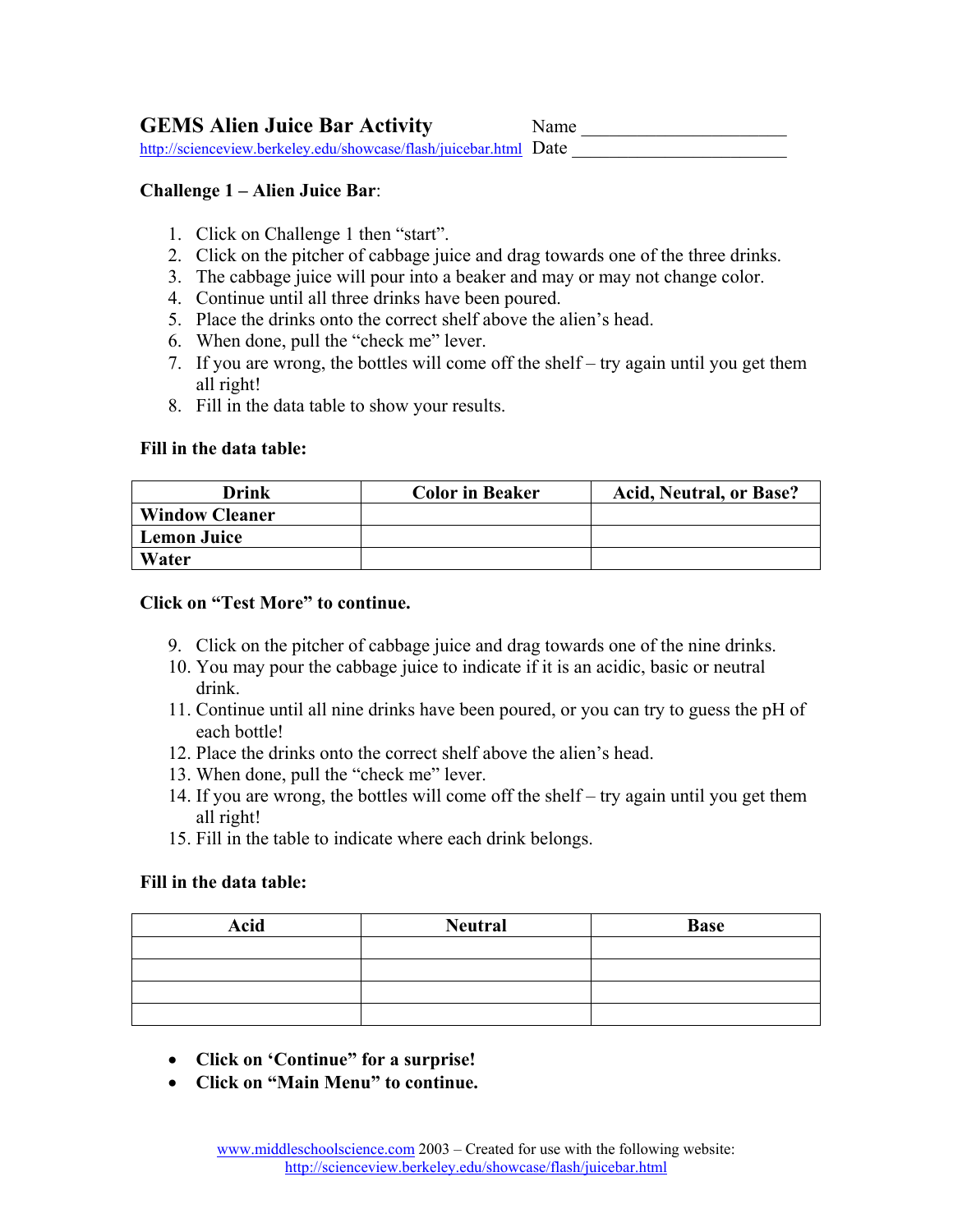# **Challenge 2 – The Flying Cabbage Juice Bar:**

- 1. Read the directions on the screen and then hit "Start".
- 2. Listen to your customers **carefully**, if you give them the wrong drink, they can get sick or even die and you will lose your license! Good Luck!
- 3. You can test the pH of each drink with the pitcher of cabbage juice and you can also restock the shelf if you run low on drinks.
- 4. **Drink choices:** lemon juice, water, mouthwash, water, cough medicine, window cleaner, toothpaste juice, coffee, liquid soap, water, soda pop, and orange juice.
- 5. Record your results into the data table.

| Customer#      | <b>They Asked</b><br>For: | <b>You Gave:</b>   | <b>Sick</b><br><b>Customer?</b><br>Try Again. | <b>Yummy</b> or<br>Dead? |
|----------------|---------------------------|--------------------|-----------------------------------------------|--------------------------|
| <b>Example</b> | <b>Neutral</b>            | <b>Lemon Juice</b> | Water                                         | Yummy!                   |
|                |                           |                    |                                               |                          |
|                |                           |                    |                                               |                          |
|                |                           |                    |                                               |                          |
|                |                           |                    |                                               |                          |
|                |                           |                    |                                               |                          |
|                |                           |                    |                                               |                          |

• **Did all your customers survive? Congratulations! Click on "Continue".** 

| <b>Customer#</b> | They asked<br>for: | ∵.<br>You gave: | <b>Sick? Try</b><br>again. | <b>Yummy</b> or<br>Dead? |
|------------------|--------------------|-----------------|----------------------------|--------------------------|
|                  |                    |                 |                            |                          |
|                  |                    |                 |                            |                          |
|                  |                    |                 |                            |                          |
|                  |                    |                 |                            |                          |
|                  |                    |                 |                            |                          |
|                  |                    |                 |                            |                          |

• **OR: Did you lose your license? Try again!**

• **Did all your customers survive? Congratulations! Click on "Continue".**  • **OR: Still need another chance? If not, leave blank.** 

| <b>Customer#</b> | They asked<br>for: | You gave: | <b>Sick? Try</b><br>again. | <b>Yummy</b> or<br>Dead? |
|------------------|--------------------|-----------|----------------------------|--------------------------|
|                  |                    |           |                            |                          |
|                  |                    |           |                            |                          |
|                  |                    |           |                            |                          |
|                  |                    |           |                            |                          |
|                  |                    |           |                            |                          |
|                  |                    |           |                            |                          |

• **Did all your customers survive? Congratulations! Click on "Continue".**

• **Click on "Main Menu" then Challenge 3.**